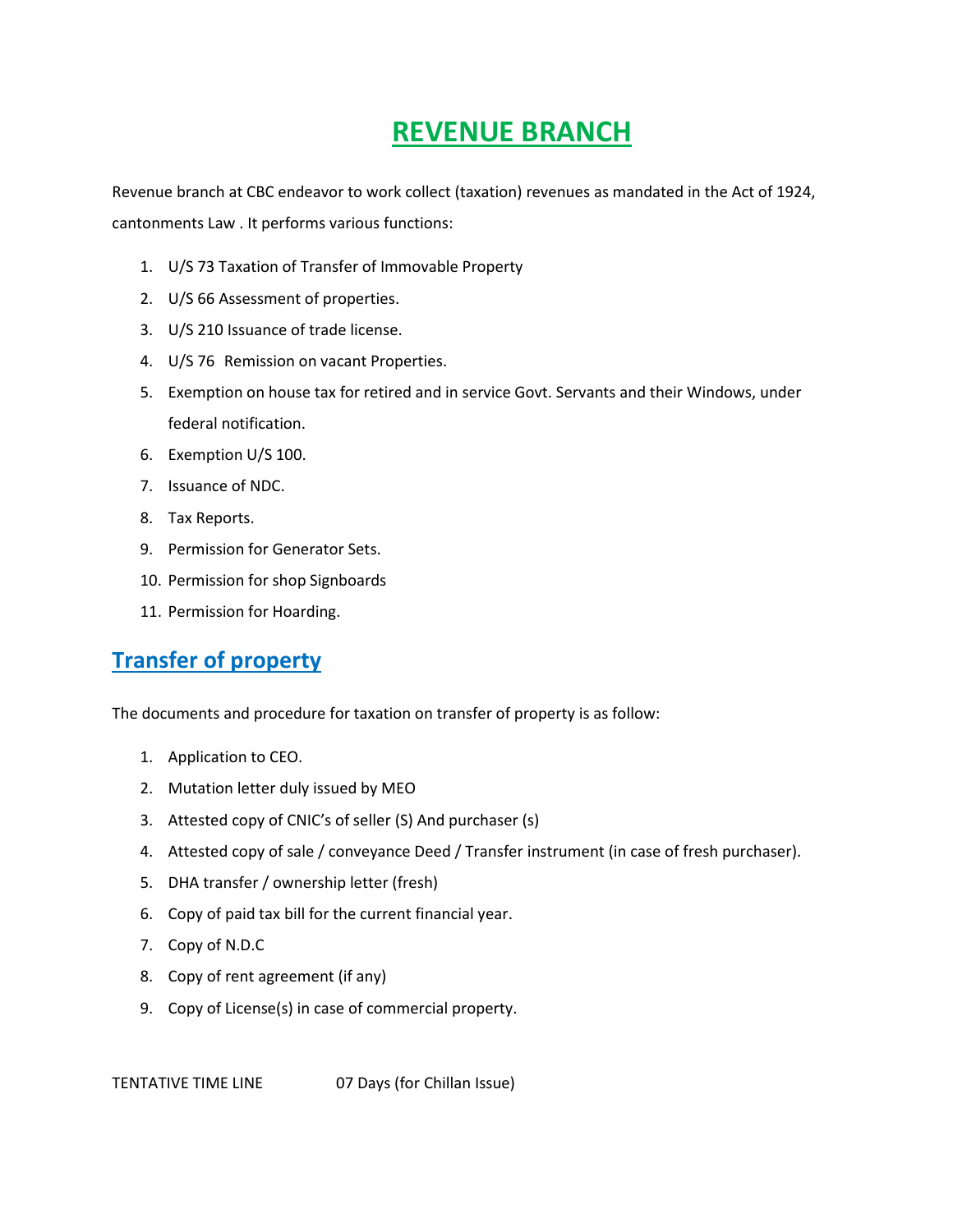# **REMISSION OF HOUSE TAX**

#### U/S 76 OF CANTT. ACT. 1924

The document and procedure for remission of house tax is as follow:

- 1. Application to CEO
- 2. Copy of CNIC
- 3. Copy of paid utility bills.

TENTATIVE TIME LINE (Board Approval)

#### *Note:*

The remission under this selection shall only be allowed by the board on building / flat shops etc. those which remain vacant and unproductive of rent for 60 days or more Consecutive days provided that such remission is applicable for current financial year only. The applicability of this remission shall be from the date of giving notice of vacation to this Cantonment Board up to the end fiscal year or re occupation whichever is earlier

### **TRADE LICENCE**

The document and procedure for trade license is as follow:

- 1. Ownership documents of the property.
- 2. Application on prescribe form.
- 3. Copy of paid Chillan of house Tax, Conservancy Tax and water (charges current)
- 4. Attested copies of Rent Agreement (if any)
- 5. Vaccination Certificate of employees, duly issued by the MS/SMO Cantt. General Hospital / Dispensary.
- 6. NOCs of others concerned department (if required).

TENTATIVE TIME LINE (10 DAYS)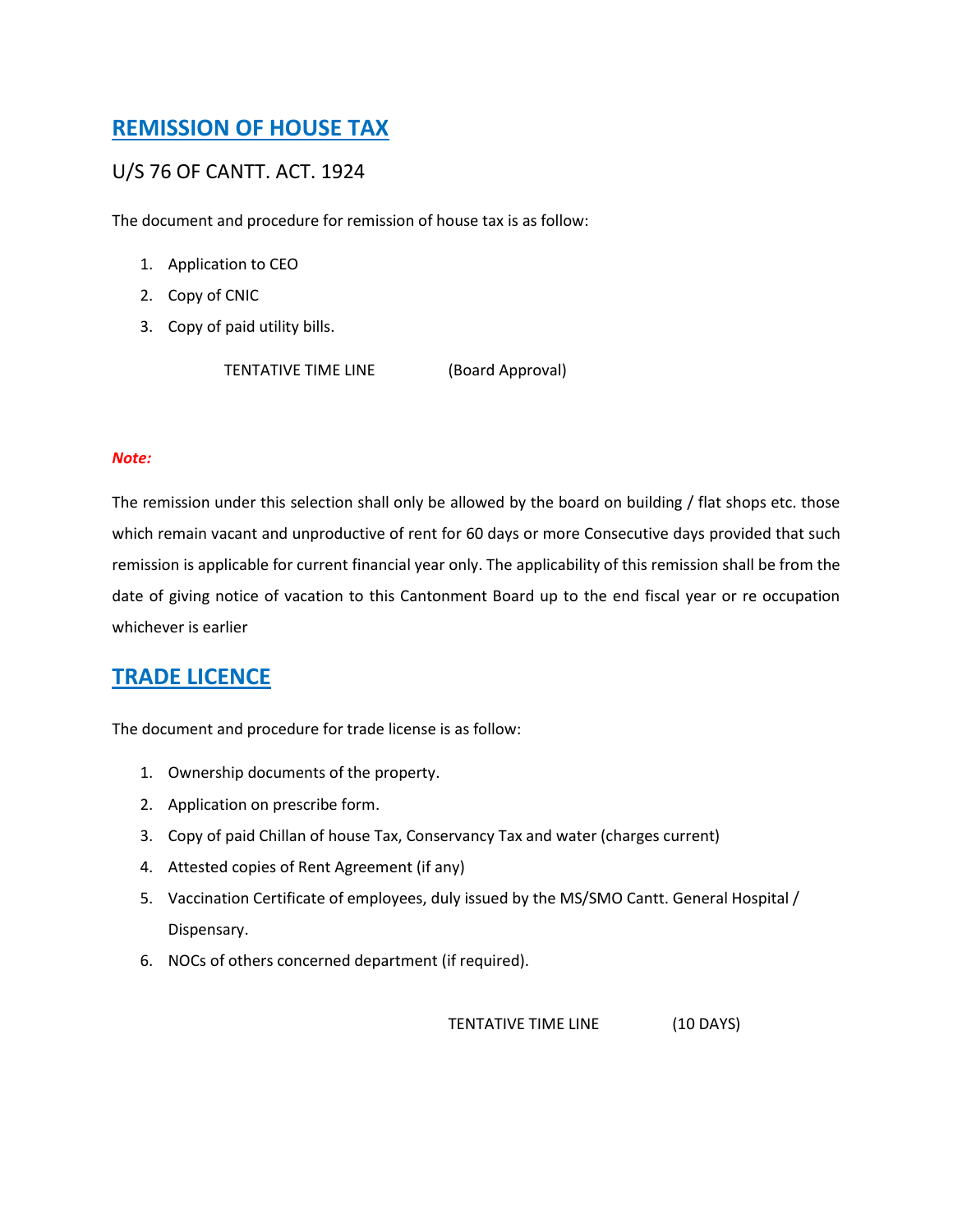### **GENERATOR PERMISSION**

The document and procedure for generator permission is as follow:

- 1. Certificate copy of lease Deed / sales deed / Rent Agreement / Lease Agreement (if any)
- 2. Copy of NOC by CBC (previous year).
- 3. Copy of payment on account of generator permission free (if any)
- 4. Fitness and KVA certificate. Duly issued by the office of the electric Inspector Govt. of Sindh Karachi Region-I for current year.
- 5. Copy of CBC dues paid for the current financial year.

#### TENTATIVE TIME LINE (07 DAYS)

### **SHOP SIGNBOARD**

The documents and procedure for shop Signboard is as follow:

- 1. Application to CEO.
- 2. Copy of CNIC.
- 3. Tenancy agreement (if any)
- 4. Details of shop Signboard.
- 5. Copy of CBC dues paid for the current financial year. TENTATIVE TIME LINE (BOARD Approval)

### **HOARDING**

The document and procedure for Hoarding is as Follow:

- 1. Submission of Registration form (cost: RS. 500/-).
- 2. A pay Order in the name of CEO, CBC (cast: RS. 50,000/-).
- 3. Undertaking on Non- judicial Stamp Paper , duly attested by Notary Public (Cost: RS 100/-)
- 4. Four (4) copies of CNIC
- 5. Two (2) copies of NTN certificate.
- 6. Company profile (if any)
- 7. Annual Renewal Fee is RS. 25,000/-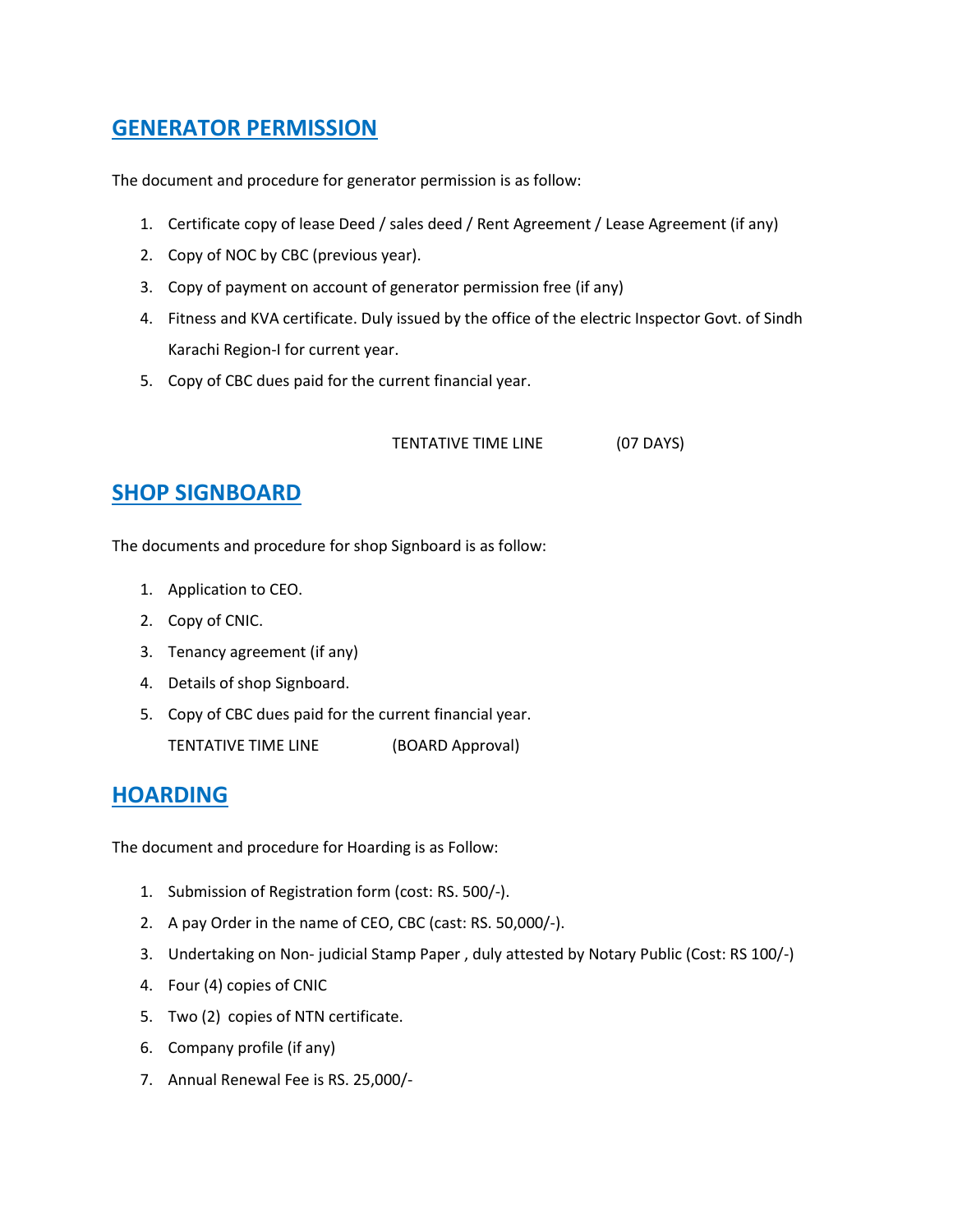### **NO DEMAND**

# CERTIFICATE (SEPARATELY)

The document and procedure for NDC is as follow:

- 1. Application fro, Owner of the Property.
- 2. Copy of CNIC
- 3. Copy paid bill.
- 4. Undertaking on prescribe form.
- 5. Attested copy of Sale Deed / Conveyance Deed / Transfer instrument (in case of fresh purchaser).
- 6. DHA Transfer / Ownership letter (fresh).
- 7. Copy of Completion Plan / letter of CBC.
- 8. Copy of Rent Agreement (if any).
- 9. Copy of License(s) (in case of commercial Property).

#### **EXEMPTION**

Exemption on House tax is available for properties within CBC limits .The following are the criteria's:

### **100% EXEMPTION (WINDOW OF GOVT. SERVANTS)**

- 1. Exemption form duly attested.
- 2. Copy of CNIC / copy of spouse CNIC.
- 3. Copy first and last page of Pension Book.
- 4. Copy of Bank Certificate showing Pension Drawn.
- 5. Copy of Death Certificate of spouse , duly attested
- 6. Affidavit stating therein that she has not RE-married. TENTATIVE TIME LINE (07 working Days)

#### *Note:*

*House tax exemption for window shall be processed only for cases in which the said property stands in the name of the applicant (widow) in the record of CBC.*